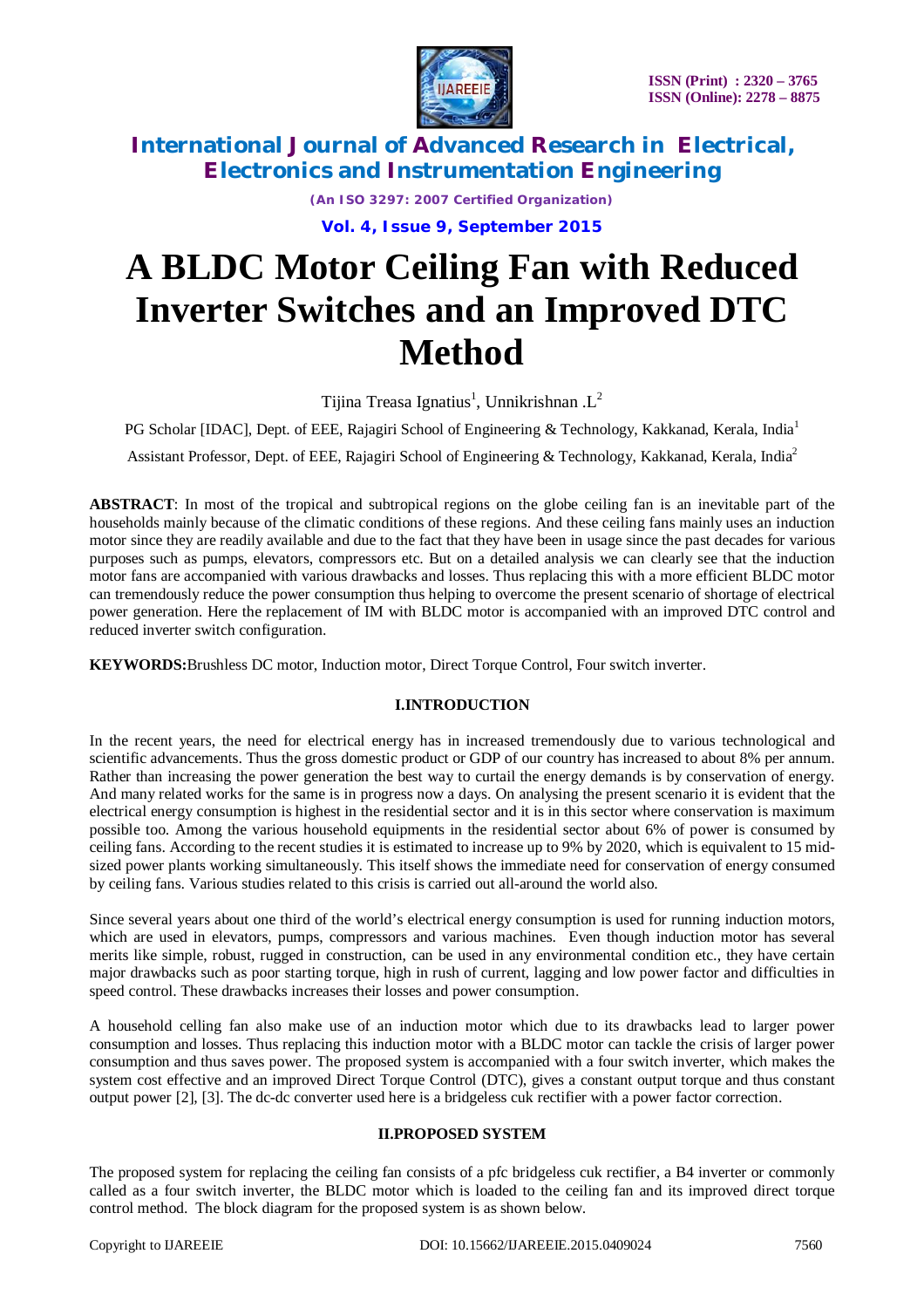

*(An ISO 3297: 2007 Certified Organization)*

## **Vol. 4, Issue 9, September 2015**



Fig. 1 Block diagram of the proposed system.

The BLDC motor when compared to other motors have several advantages. It provides a much large and constant torque and power for a vast range of speed thus making it a high performance motor when compared to other motors. It has a high operating speed which can be as high as 10,000 rpm under loaded and unloaded conditions, it also has a compact size and gives a quick response. Quick response is due to the low inertia of the inner rotor of the BLDCM which allows to accelerate, decelerate and reverse direction quickly. It has the highest running torque per cubic inch of any DC motor thus making it a machine with high power density. Also due to the absence of brushes it produces less heat, requires low maintenance and has longer life.

The B4 inverter or the four switch inverter is been replaced by the typical B6 inverter or the six switch inverter which thereby reduces number of switches and the number of driver circuits required and the by reducing the cost, the switching losses, the conduction losses, and also the effects of EMI [2].

Unlike other control techniques Direct Torque Control or DTC has various advantages. Among the control strategies which exhibits high torque dynamics one can distinguish it as DTC. It was proposed in the middle of 1980s and due to its high efficiency it is used in many systems [1]. Some of the advantages of DTC are that it has a very fast dynamic response to torque and coordinates reference frame is alpha-beta plane, hence other coordinate transformations not required. Other merits of DTC are that no current control, PWM modulators is required, switching frequency varies widely around average frequency, switching losses are lower, audible noise is lower, complexity or processing requirements is lower and also the typical control time cycle is 10 to 30 microseconds.

The pfc rectifier used here is bridgeless cuk rectifier due to its advantages such as it improves the efficiency of the drive as well as maintains a unity power factor, lesser conduction losses which improves the efficiency and reduction in the cost because of the absence of the bridge rectifier configuration.

#### **III.IMPROVED DTC CONTROL**

The direct torque control of four-switch three-phase BLDC motor drive could be a better alternative to the usual sixswitch inverter part with respect to lower price and better performance. DTC method in BLDC with four-switch three phase inverter has some unique advantages over its six switch inverter system: reduced cost due to the reduction of switches, reduced switching losses and reduced probability of damaging the switches due to lesser interaction between the switches. A BLDC motor requires quasi square current waveforms to generate constant output torque. Also, at all instant of time only two phases should be conducting and the other phase must be inactive.

But it can be seen that in certain sectors or region of operation, the BLDC motor operates under the three- phase conduction mode, where all the three legs of the inverter conducts. Even though these regions of operation are characterized by the conduction of phase-a and phase-b, there is always a current flowing through the phase-c because it's back EMF and its connection to the dc-bus. Thus, phase-c behaves like a generator which creates a torque opposite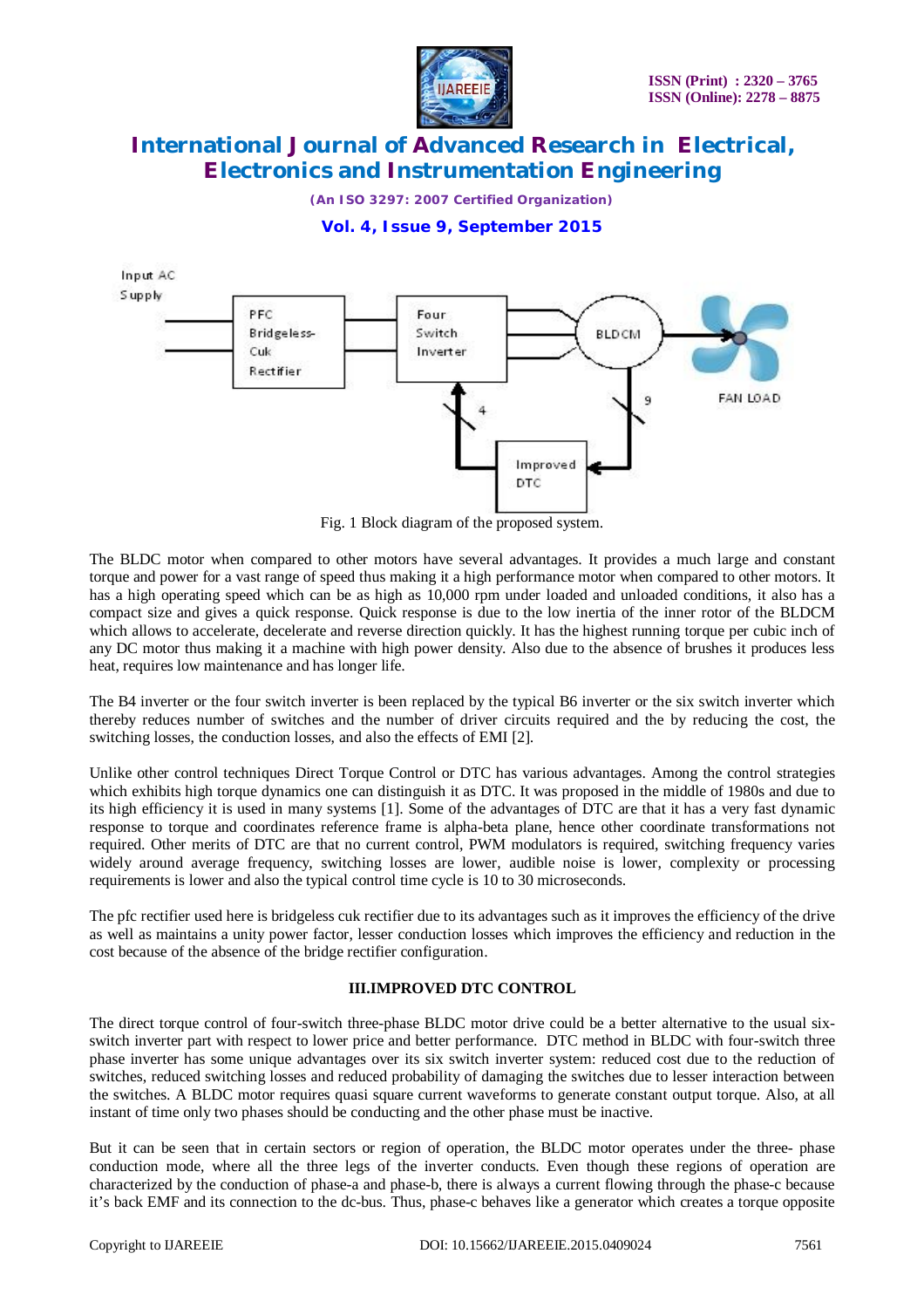

*(An ISO 3297: 2007 Certified Organization)*

## **Vol. 4, Issue 9, September 2015**

to the ones of phase-a and phase-b. Hence, their currents become temporarily distorted by undesirable surges. No to prevent arrest the same an improved torque control method is made use of where the reduction of the current distortions can be obtained from an independent control of the torques developed byphase-a and phase-b, respectively, instead of the motor overall torque using two l and four level torque controllers. The block diagram for the improved DTC is as shown below.



Fig. 2 Block diagram of the improved DTC

It can noticed that this implementation strategy does not include a flux loop, and that the identification of the sectors is acquired considering suitable combinations of the Hall-effect signals. It has been seen that a reduction of the current distortion in Sectors II and V can be achieved through an independent control of the torques Tema and Temb developed by phase-a and phase-b, respectively, instead of the motor overall torque Tem. To do so, Ozturk et al. proposed [2]method where the control combinations adopted in Sectors II and V are gained by the vector selection table below, where Cta and Ctb are the outputs of the two-level hysteresis controllers of Tema and Temb, respectively.

| $u_{ta}$          | -        |          |                          |          |
|-------------------|----------|----------|--------------------------|----------|
| $\mathbf{u}_{th}$ | -        |          | $\overline{\phantom{a}}$ |          |
| <b>SECTOR V</b>   | V3(0110) | V4(0101) | V2(1010)                 | (1001    |
| <b>SECTOR II</b>  | 1001     | V2(1010) | V4(0101)                 | V3(0110) |

Table. 1 Vector selection sub table in order to reduce phase current distortion in sector II and V.

The proposed system familiarises the use of a four level torque controller along with two 2 level torque controllers and the estimation of phase torques separately leading to the reduction in torque ripples and thus obtaining a constant torque.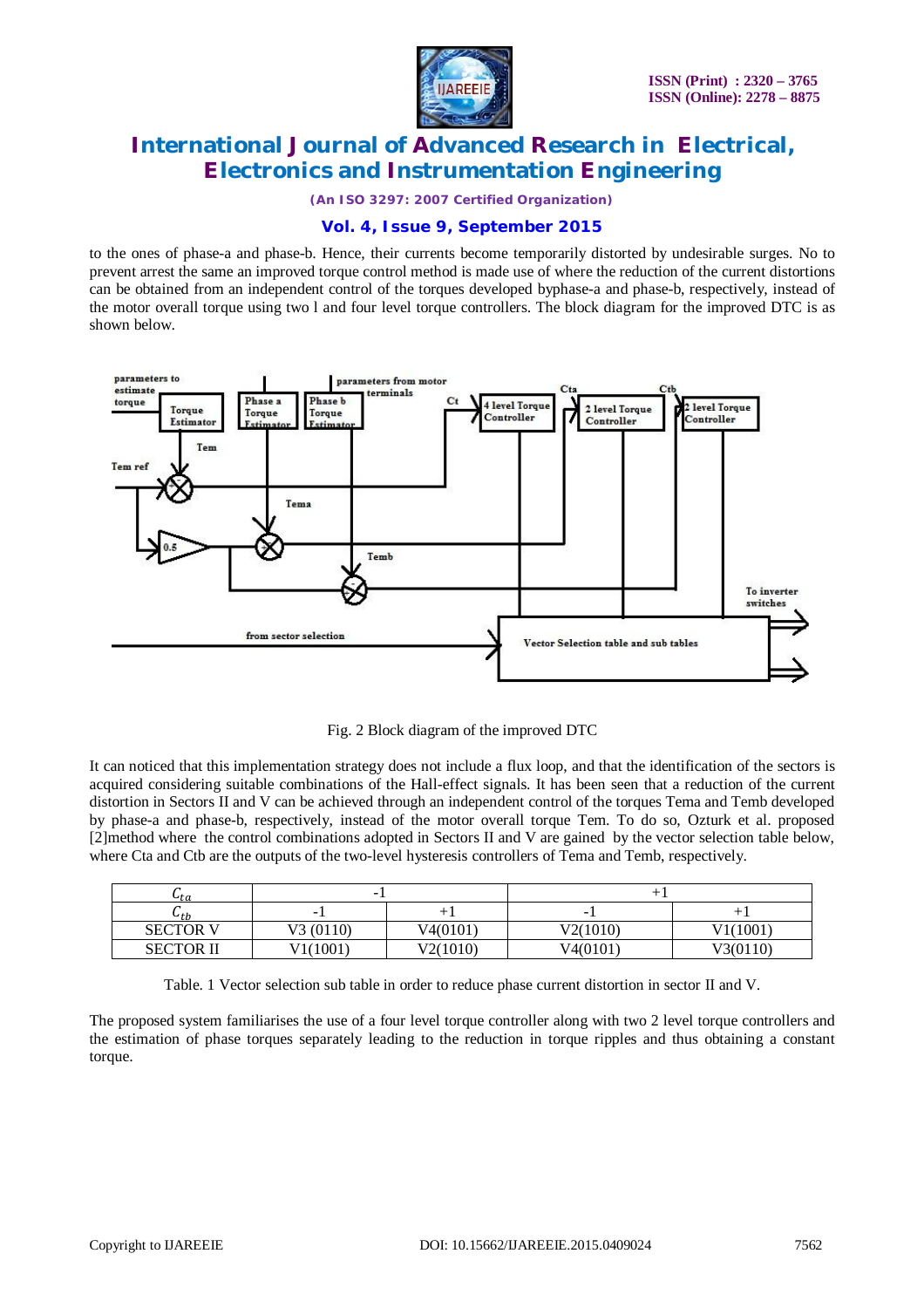

*(An ISO 3297: 2007 Certified Organization)*

## **Vol. 4, Issue 9, September 2015**

| SECTOR II to SECTOR I        | V1(1001) | SECTOR VI to SECTOR I          | V2(1010) |
|------------------------------|----------|--------------------------------|----------|
| <b>SECTOR I to SECTOR VI</b> | V4(0101) | <b>SECTOR II to SECTOR III</b> | V300110  |
| SECTOR V to SECTOR IV        | V3(0110) | <b>SECTOR III to SECTOR IV</b> | V4(0101  |
| SECTOR IV to SECTOR III      | V2(1010) | <b>SECTOR V to SECTOR VI</b>   |          |

Table, 2 Vector selection sub table in case of clockwise and anticlockwise rotation respectively.

Table. 2 Vector selection sub table in case of clockwise and anticlockwise rotation respectively.

The torque estimation is done making use of the basic equation of torques along with the phase currents and the phase voltages. The torque error is the difference between the actual and the estimated torque and the vector selection tables giving the switching are also given accordingly.

#### **IV.SIMULINK MODEL**

The Simulink model that was simulated in the MATLAB 13 software is as shown below.



Fig. 3 Simulink model of the proposed system

It consists of the blocks for power factor correction i.e. the bridgeless cuk rectifier, the four switch inverter, the DTC control and the BLDC motor module.

#### **V. SIMULATION RESULTS**



Power factor of the system was obtained very close to unity.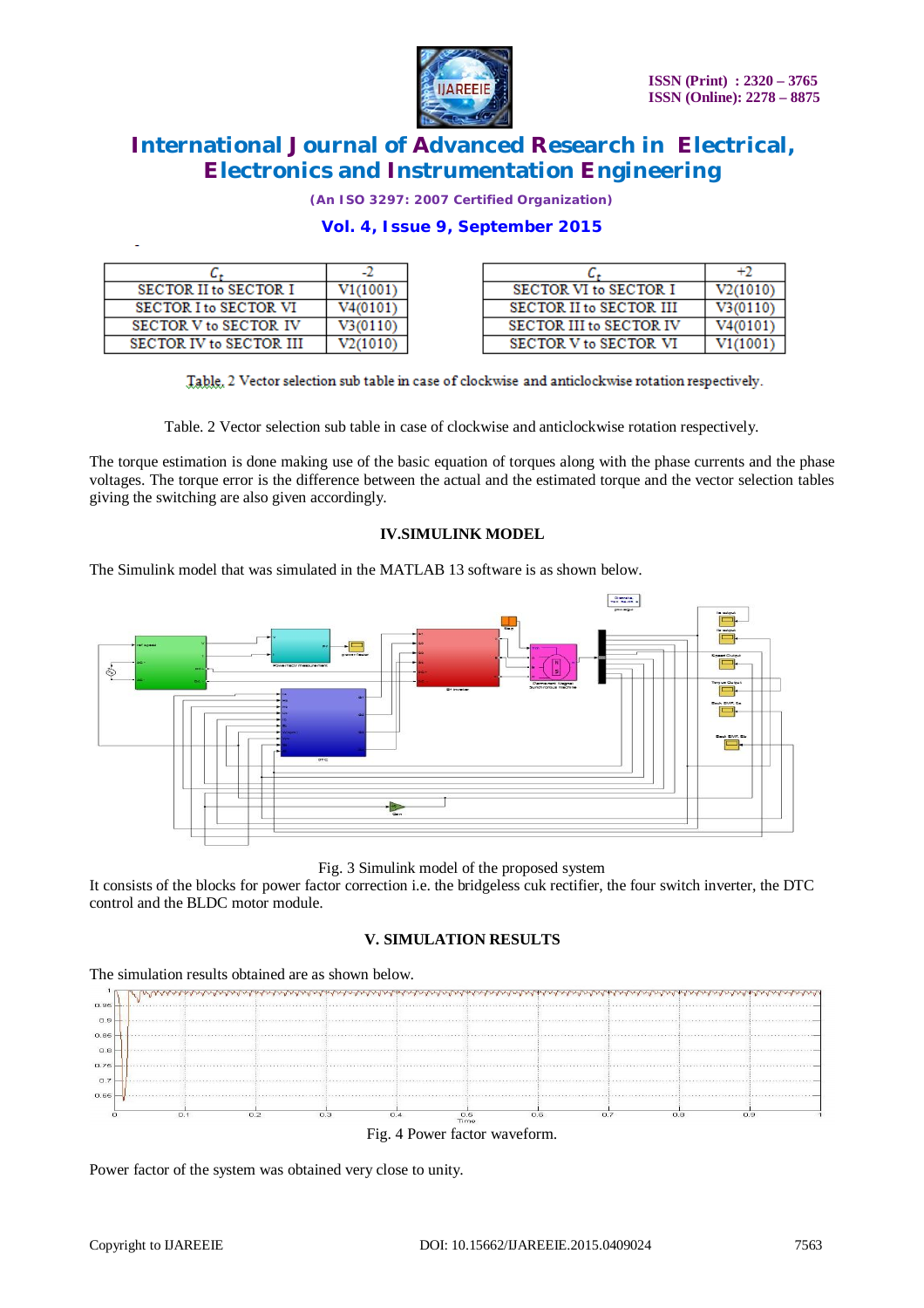

*(An ISO 3297: 2007 Certified Organization)*

### **Vol. 4, Issue 9, September 2015**



Fig. 5 Stator phase current waveform.

Stator phase current waveforms were obtained as shown above. And the back EMF waveforms were also found to be more or less trapezoidal with slight variations.



Fig. 6 Back EMF waveform.

The torque waveform of the proposed system is depicted below. And it shows the system has obtained a constant torque on an average, which makes the system more reliable.



Fig. 7 Torque waveform.

Since for a conventional ceiling fan the speed ranges from about 90 to 300rpm the result below is optimized to 300rpm showing that it can be conveniently for ceiling fan purpose. Whereas it can has a maximum speed that ranges up to 1500rpm.